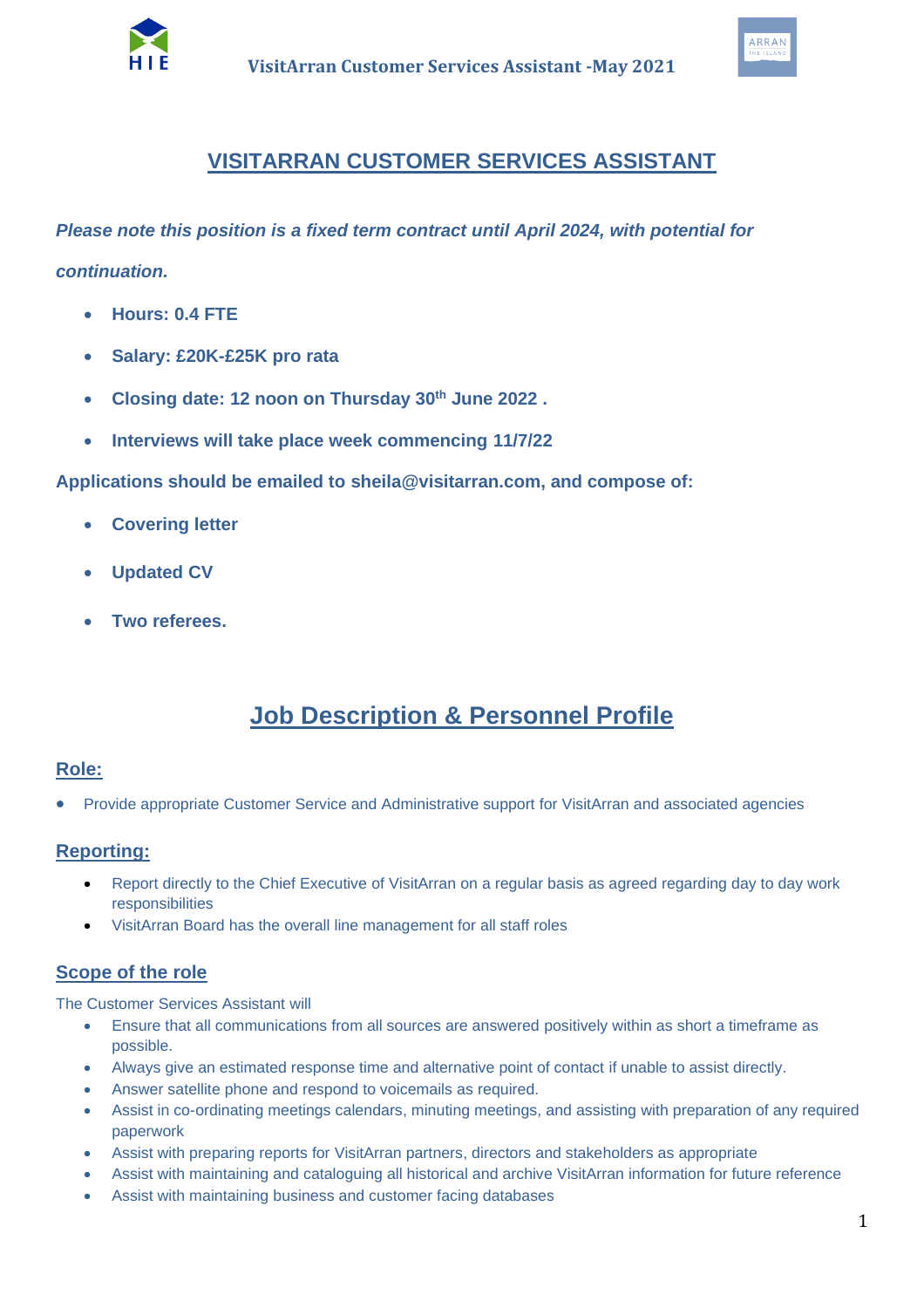

#### **VisitArran Customer Services Assistant -May 2021**



- Keep VisitArran visitor information documents up to date as required.
- Create and develop new visitor information as required to suit visitor demand, in line with VisitArran brand guidelines.
- Assist with production and distribution of VisitArran's Island Guide magazine and other media as required
- Assist with customer queries at any events.
- Support development of the VisitArran website and digital information resources as required.
- Stock and organise the ferry information desk to provide a great information resource for visitors and fair circulation of literature from partner businesses.
- Ad hoc work for the Arran Trust as required.

#### **GENERAL**

- Commitment to the VisitArran Code of Conduct see below
- Always promote the work of VisitArran and associated agencies appropriately and positively as required.
- Assist with projects as agreed by Directors
- Other relevant duties as required by the Board of VisitArran

## **PERSONAL ATTRIBUTES AND SKILLS**

Essential attributes

- **Excellent communication skills**
- Positive approach to working remotely
- Ability to work flexibly, including evenings and weekends as required
- Good knowledge of the island, communities and people of Arran
- Flexible and proactive approach to scheduling and completing tasks
- Attention to detail
- Ability to work under pressure
- Ability to work on own or as part of a team
- A reasonable level of fitness to assist with light manual handling
- A positive open minded and pro-active approach
- Computer proficiency eg standard Microsoft packages, website familiarity

#### Desirable attributes

- Knowledge and understanding of the Scottish Tourism Sector
- **Previous tourism experience**
- Driving license and own transport

#### **VisitArran Ltd – CODE OF CONDUCT**

In order to achieve the full potential of partnership working, staff and partner businesses commit to the following:

- 1. Adhere to the brand values for the destination
- 2. Work in an open and ethical way with true spirit of partnership in order to maximise the benefits to the destination
- 3. All marketing and PR communications for the destination will be positive and consistently delivered in line with the brand values